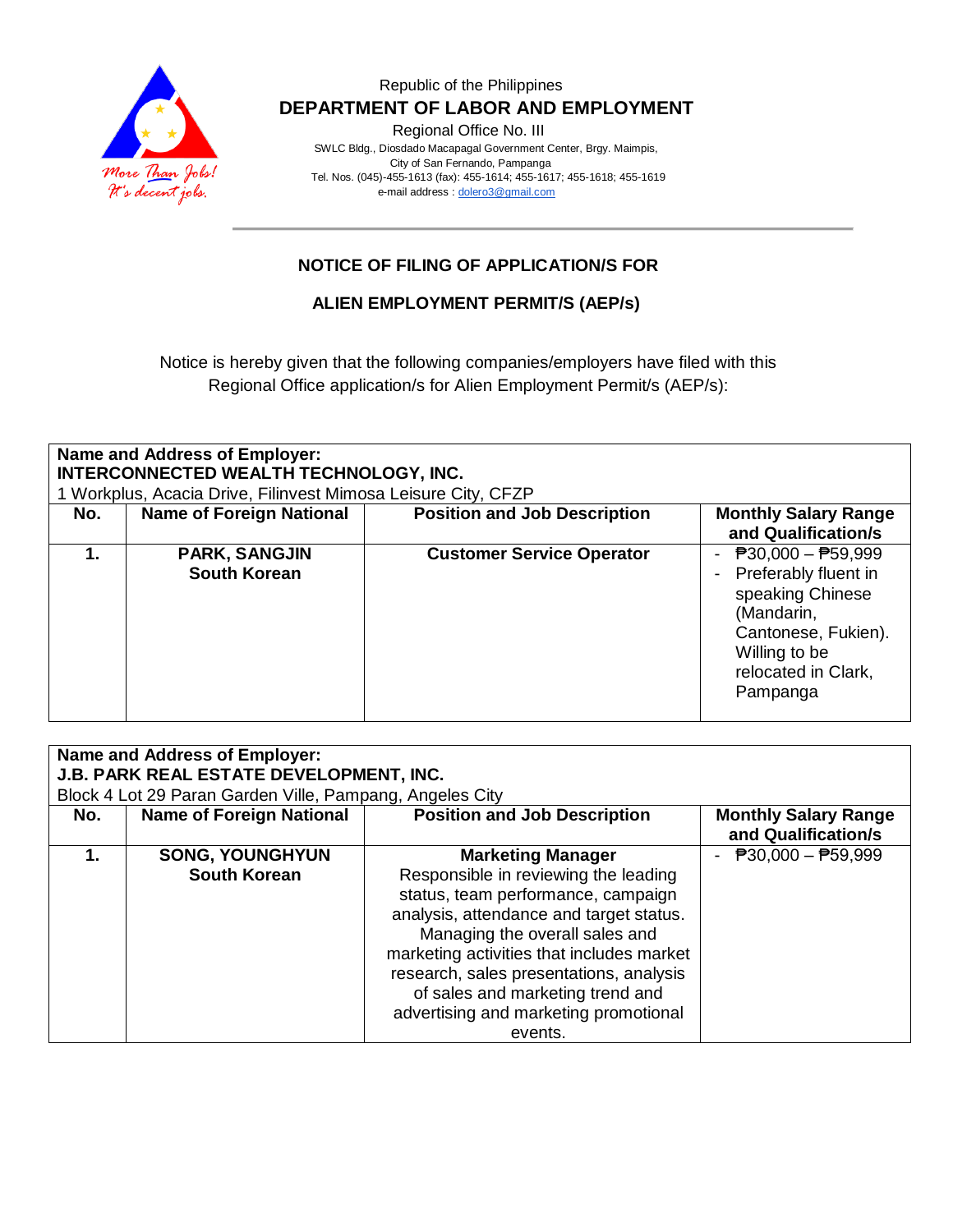

Regional Office No. III

 SWLC Bldg., Diosdado Macapagal Government Center, Brgy. Maimpis, City of San Fernando, Pampanga Tel. Nos. (045)-455-1613 (fax): 455-1614; 455-1617; 455-1618; 455-1619 e-mail address [: dolero3@gmail.com](mailto:dolero3@gmail.com)

| 2. | <b>PARK, SAE YOUNG</b> | <b>Manager</b>                                                                                                                                                                                                                                                          | - $P30,000 - P59,999$ |
|----|------------------------|-------------------------------------------------------------------------------------------------------------------------------------------------------------------------------------------------------------------------------------------------------------------------|-----------------------|
|    | <b>South Korean</b>    | Manage the purchase, sale, rental or<br>development of properties. Monitor real<br>estate income and expenditure, as well<br>as collecting payments. Prepare<br>financial statements and records.<br>Reports to real estate owners and<br>investors on a regular basis. |                       |

| Name and Address of Employer:<br><b>CHIA TAI (PHILIPPINES) INCORPORATED</b>                                                                                                                                     |                                                 |                                                                                          |                                                                                                                          |  |
|-----------------------------------------------------------------------------------------------------------------------------------------------------------------------------------------------------------------|-------------------------------------------------|------------------------------------------------------------------------------------------|--------------------------------------------------------------------------------------------------------------------------|--|
| DKSM Bldg., Bypass Rooad, Fairlane Subd., Brgy. San Vicente, Tarlac City<br><b>Position and Job Description</b><br><b>Name of Foreign National</b><br><b>Monthly Salary Range</b><br>No.<br>and Qualification/s |                                                 |                                                                                          |                                                                                                                          |  |
| 1.                                                                                                                                                                                                              | RUENGRUNGRATANAKUL,<br><b>PUTTIPONG</b><br>Thai | <b>Marketing Manager</b><br>Responsible for overall marketing<br>aspects of the company. | $\overline{P}60,000 - \overline{P}89,999$<br>With 3-5 years<br>meaningful<br>experience in<br>Marketing; good<br>leader. |  |

| Name and Address of Employer:<br>KIBOLANKA WAREHAUSING, INC.<br>Room 103 SKC Bldg., Lot P-6A Subic Bay Gateway Park Phase II, SBFZ |                                                                           |                                                                             |                                                                                                                                     |
|------------------------------------------------------------------------------------------------------------------------------------|---------------------------------------------------------------------------|-----------------------------------------------------------------------------|-------------------------------------------------------------------------------------------------------------------------------------|
| No.                                                                                                                                | <b>Name of Foreign National</b>                                           | <b>Position and Job Description</b>                                         | <b>Monthly Salary Range</b><br>and Qualification/s                                                                                  |
|                                                                                                                                    | <b>GUNIANGODAGE DON,</b><br><b>INDIKA GUNASEKARA</b><br><b>Sri Lankan</b> | <b>Director</b><br>Plans and coordinates with the<br>company's performance. | - $\overline{P}60,000 - \overline{P}89,999$<br>Experience and<br>knowledge in<br>planning, leading,<br>organizing and<br>logistics. |

| Name and Address of Employer: |                                                                                                |                                     |                                                    |  |
|-------------------------------|------------------------------------------------------------------------------------------------|-------------------------------------|----------------------------------------------------|--|
|                               | FITNESS RUNNING MAN KOREA CORPORATION<br>Lot 11 Blk 50 Friendship Hi-way, Cutcut, Angeles City |                                     |                                                    |  |
| No.                           | <b>Name of Foreign National</b>                                                                | <b>Position and Job Description</b> | <b>Monthly Salary Range</b><br>and Qualification/s |  |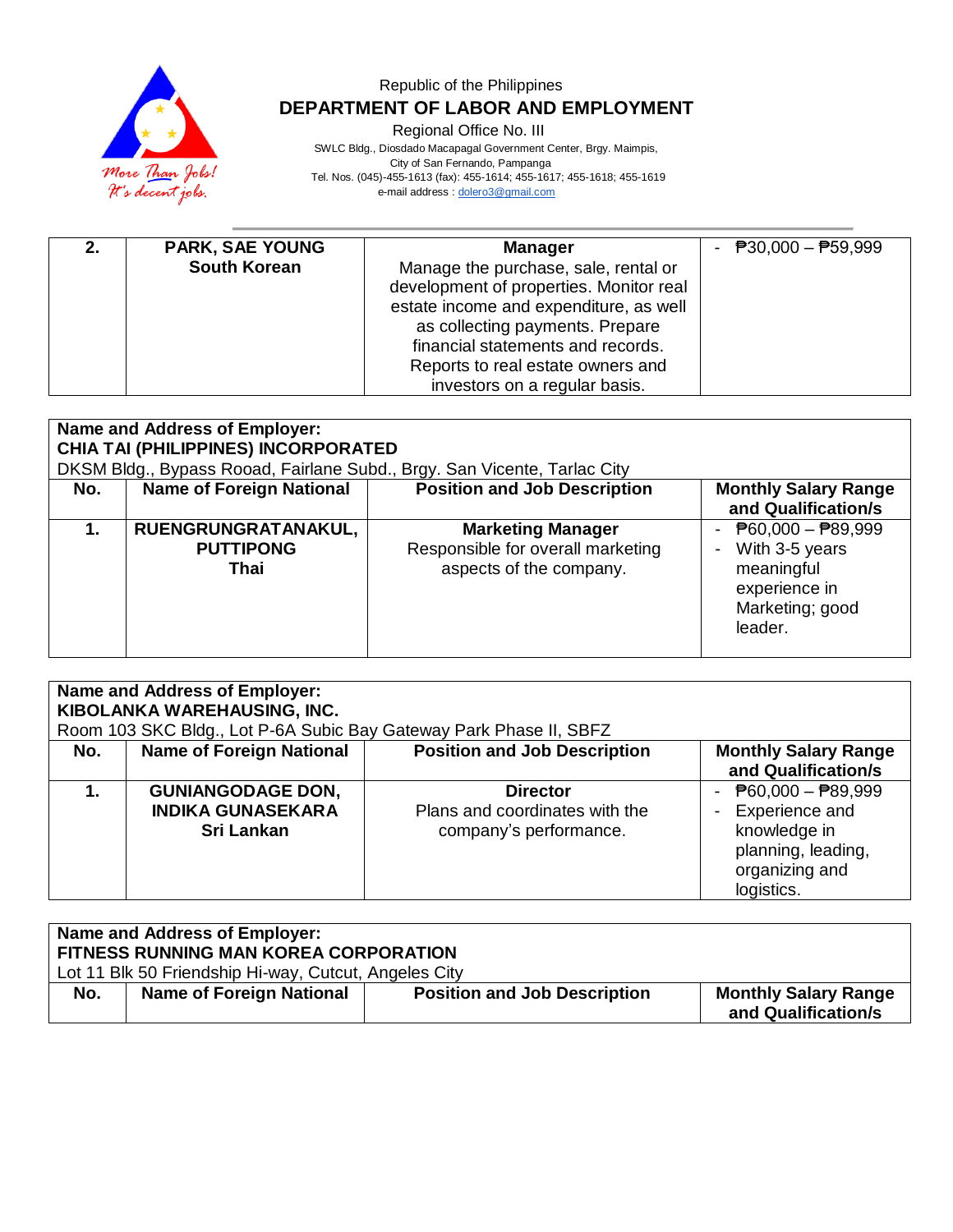

Regional Office No. III

 SWLC Bldg., Diosdado Macapagal Government Center, Brgy. Maimpis, City of San Fernando, Pampanga Tel. Nos. (045)-455-1613 (fax): 455-1614; 455-1617; 455-1618; 455-1619 e-mail address [: dolero3@gmail.com](mailto:dolero3@gmail.com)

| YANG (SPOUSE OF KIM),<br>ъ.<br><b>JIEUN</b><br><b>South Korean</b> | <b>General Manager</b><br>- $\overline{P}60,000 - \overline{P}89,999$<br>Oversee daily business activities, manage<br>Experience as<br>-<br>General Manager or<br>budget and develop strategic plans.<br>similar field.<br>Experience in<br>planning and<br>budgeting. |
|--------------------------------------------------------------------|------------------------------------------------------------------------------------------------------------------------------------------------------------------------------------------------------------------------------------------------------------------------|
|--------------------------------------------------------------------|------------------------------------------------------------------------------------------------------------------------------------------------------------------------------------------------------------------------------------------------------------------------|

| Name and Address of Employer:                         |                                                           |                                                                                                                                               |                                                                                                                 |  |  |
|-------------------------------------------------------|-----------------------------------------------------------|-----------------------------------------------------------------------------------------------------------------------------------------------|-----------------------------------------------------------------------------------------------------------------|--|--|
| YFC BONEAGLE ELECTRONIC TECHNOLOGY PHILS, CORPORATION |                                                           |                                                                                                                                               |                                                                                                                 |  |  |
|                                                       | Hermosa Ecozone Industrial Park, Palihan, Hermosa, Bataan |                                                                                                                                               |                                                                                                                 |  |  |
| No.                                                   | <b>Name of Foreign National</b>                           | <b>Position and Job Description</b>                                                                                                           | <b>Monthly Salary Range</b><br>and Qualification/s                                                              |  |  |
| 1.                                                    | <b>GUAN, LI</b><br><b>Chinese</b>                         | <b>Patch Cord Group Leader</b><br>Maintain, design, implement or improve<br>quality standards to help increase                                | $P30,000 - P59,999$<br>In-depth knowledge<br>in the manufacturing                                               |  |  |
|                                                       |                                                           | company productivity.                                                                                                                         | of wiring and cable.                                                                                            |  |  |
| 2.                                                    | <b>HUANG, XINAN</b><br><b>Chinese</b>                     | <b>Power Cable Engineer</b><br>Maintain, design, implement or improve<br>quality standards to help increase<br>company productivity.          | $P30,000 - P59,999$<br>In-depth knowledge<br>in the manufacturing<br>of wiring and cable.                       |  |  |
| 3.                                                    | <b>DING, WEIJUAN</b><br><b>Chinese</b>                    | <b>Patch Cord Group Leader</b><br>Maintain, design, implement or improve<br>quality standards to help increase<br>company productivity.       | $P30,000 - P59,999$<br>In-depth knowledge<br>in the manufacturing<br>of wiring and cable.                       |  |  |
| 4.                                                    | YANG, QIUCHENG<br><b>Chinese</b>                          | <b>Patch Cord Assistant Engineer</b><br>Maintain, design, implement or improve<br>quality standards to help increase<br>company productivity. | $\overline{P}30,000 - \overline{P}59,999$<br>In-depth knowledge<br>in the manufacturing<br>of wiring and cable. |  |  |
| 5.                                                    | YANG, ZHIJUN<br><b>Chinese</b>                            | <b>Facility Engineer</b><br>Maintain, design, implement or improve<br>quality standards to help increase<br>company productivity.             | $\overline{P}30,000 - \overline{P}59,999$<br>In-depth knowledge<br>in the manufacturing<br>of wiring and cable. |  |  |

This Notice may also be viewed at DOLE Region 3 website) for a period of thirty (30) days. This is to ensure that any interested individuals who is competent, able, willing, and available to do the job would have the